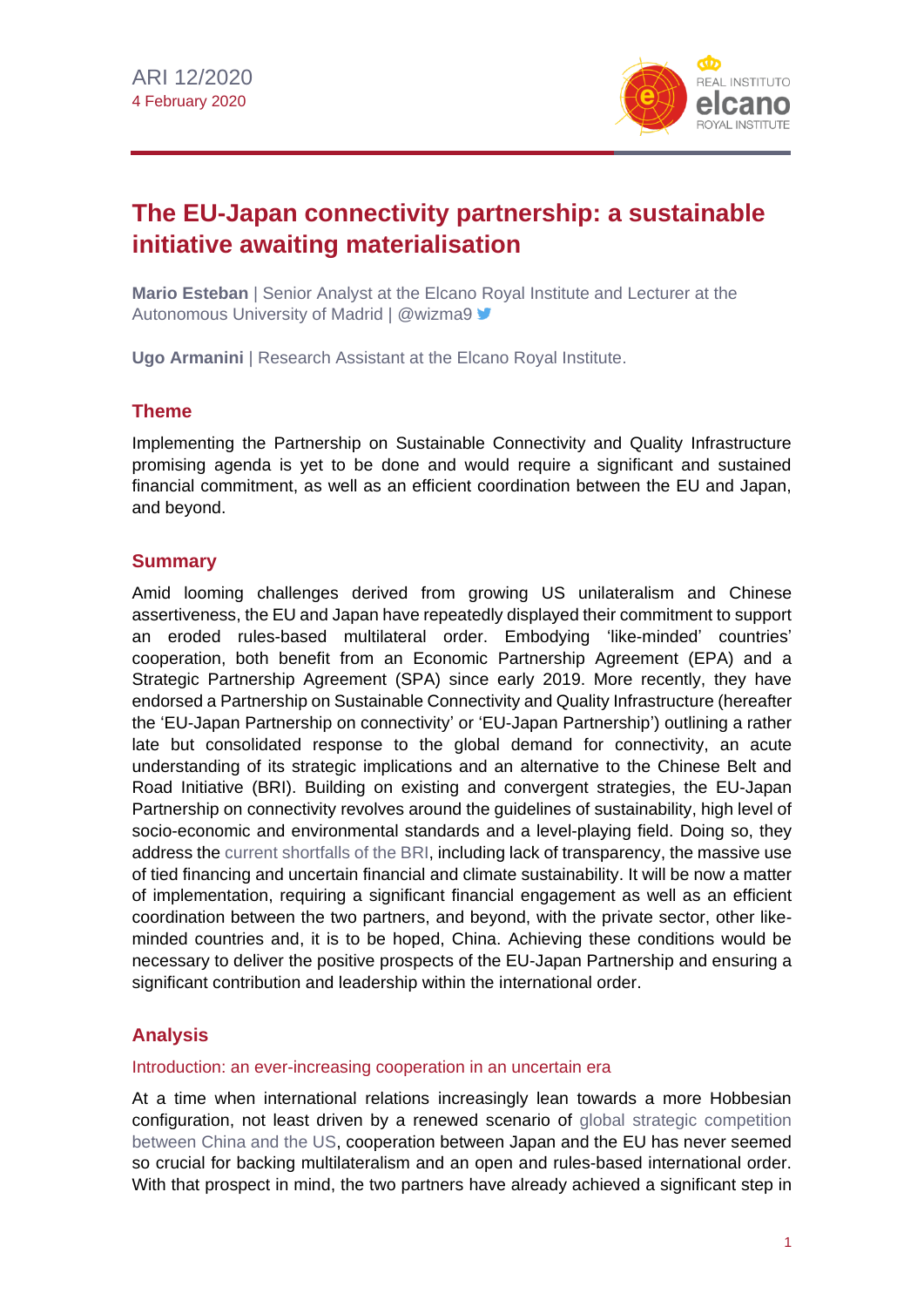the right direction with the entry into force of the [EPA and SPA](http://www.realinstitutoelcano.org/wps/portal/rielcano_en/contenido?WCM_GLOBAL_CONTEXT=/elcano/elcano_in/zonas_in/asia-pacific/commentary-goyyamamoto-eu-japan-epa-and-spa-more-than-partnership-necessary-turning-point-for-both) in February 2019. Building on the G20 Principles for Quality Infrastructure Investment approved at the G20 Osaka summit in late June 2019 and on Japan's promotion of Quality infrastructure and Digital free flow with trust, the EU and Japan further strengthened their cooperation with the announcement of their [Partnership on Sustainable Connectivity and Quality](https://www.mofa.go.jp/files/000521432.pdf)  [Infrastructure](https://www.mofa.go.jp/files/000521432.pdf) on 27 September 2019. This arguably paves the way for a (more) sustainable model of infrastructure development, providing a welcome answer to a global demand for connectivity –a crucial pillar for economic growth and socioeconomic development–. Nevertheless, this praiseworthy initiative still appears a rather reactive feature and as an effort to catch up with China's BRI. Success, and a distinctive contribution, will now depend of the implementation of an added-value focus on sustainability, high socio-economic and environmental standards and a level-playing field.

#### Bridging the missing link: an anticipated contribution to the global connectivity challenge

Connectivity has re-emerged has a major driver, or at least a catchword in international relations and foreign policy, lying at the core of the massive-scale Chinese Belt and Road Initiative. Despite being a rather vague concept, it has been mainly framed as a pillar of trade and investment through improved infrastructure links, although it also extends to [the digital realm and data flows,](http://www.realinstitutoelcano.org/wps/portal/rielcano_en/contenido?WCM_GLOBAL_CONTEXT=/elcano/elcano_in/zonas_in/ari11-2020-gascon-society-5-0-eu-japanese-cooperation-and-opportunities-and-challenges-posed-by-data-economy) and encompasses policy coordination and people-topeople exchanges. A physical-infrastructure approach highlights its quantitative significance, with estimated financing needs amounting to [US\\$26 trillion by 2030 in Asia](https://www.adb.org/publications/asia-infrastructure-needs) [alone.](https://www.adb.org/publications/asia-infrastructure-needs) This adds to increasingly salient strategic implications, which have framed US-Chinese competition for technological leadership, revolving, among other things, around digital connectivity and infrastructures including 5<sup>th</sup> Generation Communication networks (5G). The worldwide focus on connectivity has translated into a multitude of overlapping initiatives, including Japan's [Free and Open Indo-Pacific \(FIOP\)](http://www.realinstitutoelcano.org/wps/portal/rielcano_en/contenido?WCM_GLOBAL_CONTEXT=/elcano/elcano_in/zonas_in/ari34-2019-berkofsky-tokyos-free-and-open-indo-pacific-quality-infrastructure-defence-fore) and Partnerships for Quality Infrastructure, the Master Plan on ASEAN Connectivity 2025, EU's connectivity strategy, the Japan-India Asia-Africa Growth Corridor (AAGC) and, ultimately, the EU-Japan Partnership for connectivity.

The latter is another sign that the EU has finally endorsed a more active role in developing enhanced connectivity, especially with regards to Asia, as promoted during the Europa Connectivity Forum on 27 September 2019. EU-Asia connectivity is a priority for the new European Commission, echoing official statements from the former President of the Commission, [Jean-Claude Juncker,](https://ec.europa.eu/commission/presscorner/detail/fr/SPEECH_19_5909) and the EU Ambassador at large for connectivity, [Romana Vlahutin.](https://www.belfercenter.org/publication/ambassador-romana-vlahutin-eus-connectivity-strategy) The EU's awareness of the multifaceted implications of connectivity has pushed it to develop and promote its own rules-based model of governance with a global reach.

As much as the EU-Japan Partnership is a welcome initiative, it still appears more reactive than proactive with regards to China and the BRI's deployment in the traditional EU and Japanese areas of influence and foreign-policy action, including South-East Asia and the Balkans. This has raised concerns that the BRI might provide a lever for influence to undermine certain values and standards. From a European perspective, this applies not only to EU candidate and neighbour countries, but also to some member states that benefited or would like to benefit from significant Chinese financial engagement. This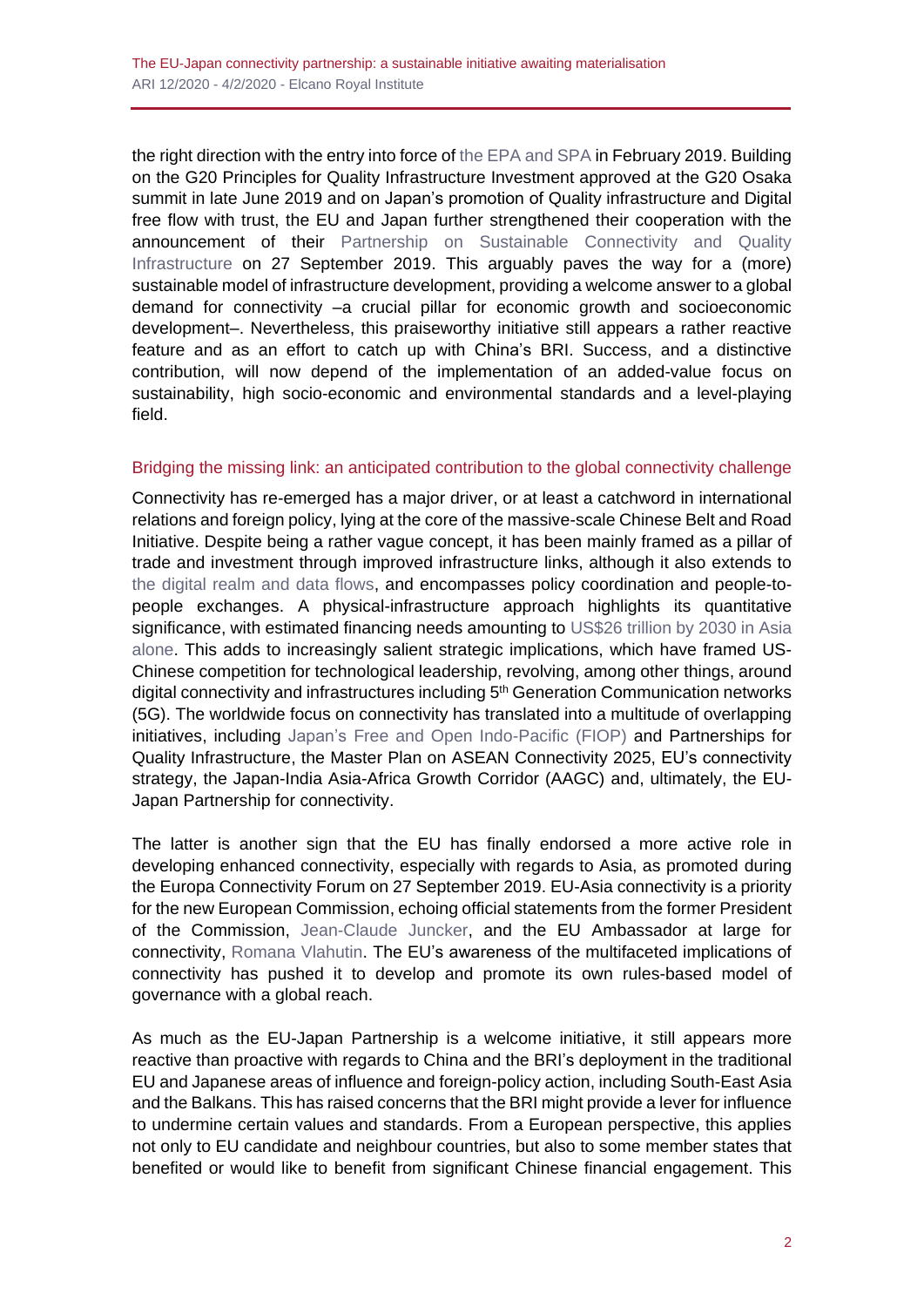encompasses the take-over of the [Greek port of Piraeus](https://www.lki.lk/publication/takeaways-plamen-tonchev-on-chinese-investments-in-europe-and-greece-lessons-for-south-asia/) by the China Ocean Shipping Company (COSCO), the Belgrade-Bar highway from Serbia to [Montenegro](https://berlinpolicyjournal.com/a-road-that-divides-as-much-as-it-connects/) and the [Belgrade-Budapest](http://www.eias.org/wp-content/uploads/2019/07/EIAS-Briefing-Paper-The-BRI-in-Europe-and-the-Budapest-Belgrade-Railway-Link-Final.pdf) high speed railway.

Nevertheless, this new stage in EU-Japan cooperation is not a mere reaction, but rather a quality alternative to the current Chinese model of infrastructure development, although it is clearly not intended to be exclusive, nor framed against China. The UE and Japan are well aware of the global needs for infrastructure –US\$2.3 trillion per year in Eurasia– and China's contribution to the latter, building on Chinese investments, expertise and technical assistance. Furthermore, a sustainable BRI could play the role of ['accelerator'](https://www.undp.org/content/dam/china/docs/Publications/UNDP-CH-GGR%202017.pdf) and 'effective vehicle' for achieving the Sustainable Development Goals (SDG) and the 2030 Agenda, including SDG number 8 –to promote sustained, inclusive and sustainable economic growth, full and productive employment and decent work for all– and 9 –to build resilient infrastructure, promote inclusive and sustainable industrialisation and foster innovation–. Therefore, engaging China would be beneficial if it were to result in a better convergence of BRI standards with the principles advocated by the EU-Japan Partnership. This has been notably highlighted by the heads of the EU and Japan-led European Investment Bank (EIB), European Bank for Reconstruction and Development (EBRD) and Asian Development Bank (ADB) during the [Europe-Asia Connectivity](https://webcast.ec.europa.eu/eu-asia-connectivity-forum-27-09-19)  [Forum.](https://webcast.ec.europa.eu/eu-asia-connectivity-forum-27-09-19) Multilateral cooperation would allow a win-win quality standard-raising agenda, addressing the current normative shortfalls of China's development financing –eg, the lack of transparency and accountability and a short-term business oriented perspective– , all the more due to China's apparent willingness to modernise its approach.

### Beyond the BRI: providing a sustainable model of infrastructure governance

Sustainability has already been a key future of former and existing EU and Japan individual connectivity strategies. This includes the EU's 2018 [Europe–Asia Strategy](https://eeas.europa.eu/sites/eeas/files/joint_communication_-_connecting_europe_and_asia_-_building_blocks_for_an_eu_strategy_2018-09-19.pdf) on connectivity, focusing on 'sustainable' and 'rules-based' connectivity, 'high standards of transparency and good governance', a 'level playing field' and 'open and transparent procurement processes'. Japan's concept of [Quality Infrastructure](https://www.mofa.go.jp/files/000196472.pdf) also reflected economic sustainability through 'effective governance and economic efficiency'. Cooperation under the [EU-Japan Partnership](https://eeas.europa.eu/regions/africa/68018/partnership-sustainable-connectivity-and-quality-infrastructure-between-european-union-and_en) thus fosters convergence while building on the principles of 'sustainability', 'quality infrastructure' and a 'level playing field'. This further translates into a support for an 'open, rules-based, fair, [and] non-discriminatory (…) trade and investment' and 'transparent procurement practices', marking a clear departure from the Belt and Road Initiative (BRI) and China's way of financing infrastructure projects.

In fact, Beijing's bilateral approach has been associated with a significant lack of transparency and evolving but insufficient standards that still hinder the BRI's contribution to development as well as its financial, social and environmental sustainability. To date, the initiative has gathered more than US\$100 billion of troubled [assets,](https://www.oecd.org/finance/Chinas-Belt-and-Road-Initiative-in-the-global-trade-investment-and-finance-landscape.pdf) more than a quarter of the world total since 2005. Although the BRI is unlikely to cause a systemic debt problem, [eight of the 68](https://www.cgdev.org/sites/default/files/examining-debt-implications-belt-and-road-initiative-policy-perspective.pdf) participating countries in 2018 were facing BRI-related debt sustainability issues. This includes Laos and the Boten-Vientiane Railway project, with an overall cost amounting to half the country's Gross Domestic Product (GDP), and [Montenegro,](https://www.imf.org/~/media/Files/Publications/CR/2019/1MNEEA2019003.ashx) where the first phase of the Bar-Belgrade Motorway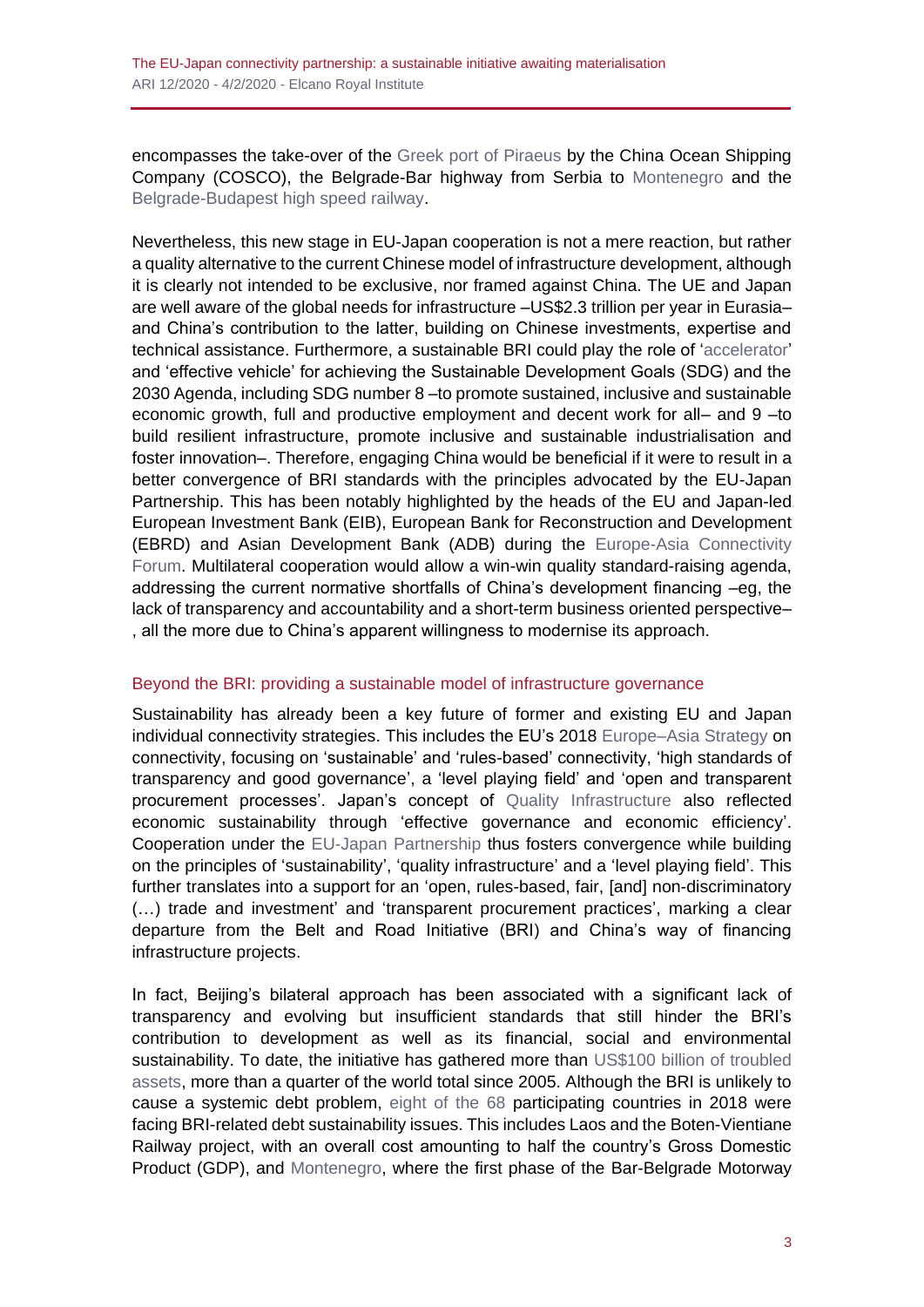amounted to 25% of the country's GDP, while increasing public debt to 83% of the latter. The Hambantota port project in Sri Lanka provides another –publicised– case of the BRI project's financial shortfalls. Although not a significant example of ['debt-trap'](https://thediplomat.com/2020/01/the-hambantota-port-deal-myths-and-realities/) (but the symptom of an [external sector crisis](https://www.eastasiaforum.org/2019/02/28/sri-lankas-debt-problem-isnt-made-in-china/) mainly unrelated to Chinese loans), the project's financial viability proved rather limited, with operating losses until 2016 when it only registered a profit of [US\\$1.81 million.](https://www.seatrade-maritime.com/opinions-analysis/hambantota-international-port-better-china) By comparison, annual loan repayments amounted to [US\\$100 million.](https://thediplomat.com/2020/01/the-hambantota-port-deal-myths-and-realities/) Financial unsustainability has created issues not only for borrowing countries but also for Chinese players. The Addis-Djibouti railway project, opened to commercial service in January 2018, has fallen short in both activity and revenues. Not only has the Ethiopian Railway Corporation been unable to finance loan repayments and management fees, but the Chinese insurance company [Sinosure](https://qz.com/africa/1634659/ethiopia-kenya-struggle-with-chinese-debt-over-sgr-railways/) has also reported a US\$1 billion loss.

Early Chinese infrastructure projects, particularly in [South-East Asia,](https://www.sciencedirect.com/science/article/pii/S0301421516307212) have also shown low social standards, including lack of transparency or a failure to consult local populations. Nevertheless, this state of affairs seems to be evolving towards enhanced social norms and even a widespread adoption of international social safeguards. China's display of leadership in climate action, through its commitments to the Paris Agreement and the reduction of domestic emissions, is also a welcome development. But the greening of the BRI is yet to be achieved. Under the initiative, renewable energy power plants account for the majority of the US\$50 billion disbursed in the energy sector, but fossil-fuel energy generation projects still account for [US\\$15 billion.](https://www.merics.org/en/bri-tracker/powering-the-belt-and-road) Indeed, China continues to invest heavily in coal power projects, financing over [50% of all global coal](https://endcoal.org/wp-content/uploads/2019/03/BoomAndBust_2019_r6.pdf)  [power capacity](https://endcoal.org/wp-content/uploads/2019/03/BoomAndBust_2019_r6.pdf) currently under development and jeopardising both environmental and financial sustainability. Estimates suggest that two-fifths of China's coal power stations are currently loss-making, a figure likely to rise to [95% by 2040.](https://www.carbontracker.org/40-of-chinas-coal-power-stations-are-losing-money/) The BRI may cause similar issues for host countries. In fact, nearly [75% of the generation capacity](https://energypolicy.columbia.edu/sites/default/files/pictures/China-Pakistan_CGEP_Report_100219-2.pdf) of the China-Pakistan Economic Corridor (CPEC) –a cornerstone of China's development cooperation– will be coal fired. This may not only contradict China's promotion of green development but ultimately divert Pakistan from cheaper and cleaner energy sources: at present coal-project levelised tariffs are higher than those of [wind or solar projects.](https://energypolicy.columbia.edu/sites/default/files/pictures/China-Pakistan_CGEP_Report_100219-2.pdf)

Beyond sustainability, the BRI is also fundamentally far from constituting a 'level-playing field' initiative. Chinese financing is most often tied to the attribution of projects to Chinese companies and the provision of Chinese goods and services. This results in the exclusion of non-Chinese companies from public tenders and prevents economic competition, affecting the interests of EU and Japanese firms. Moreover, it also threatens economic and financial effectiveness by disrupting competitive processes that might encourage the most efficient actors and allowing recipient authorities to spend funds inefficiently. Ultimately, tied aid cast doubts on the real competitiveness of Chinese firms that do not abide by the rules of competition. Hence, the explicit contrast made by some of the high-level officials that participated in the EU-Asia Connectivity Forum in September 2019 between high-standard connectivity initiatives, embodied in the EU-Japan framework for high-quality and sustainable connectivity, and the infrastructure and connectivity projects sponsored by China. At the same Forum, the EU authorities said that cooperation with China would require reciprocity, fair competition and public procurement, while calling for the multilateralisation of the Belt and Road Initiative.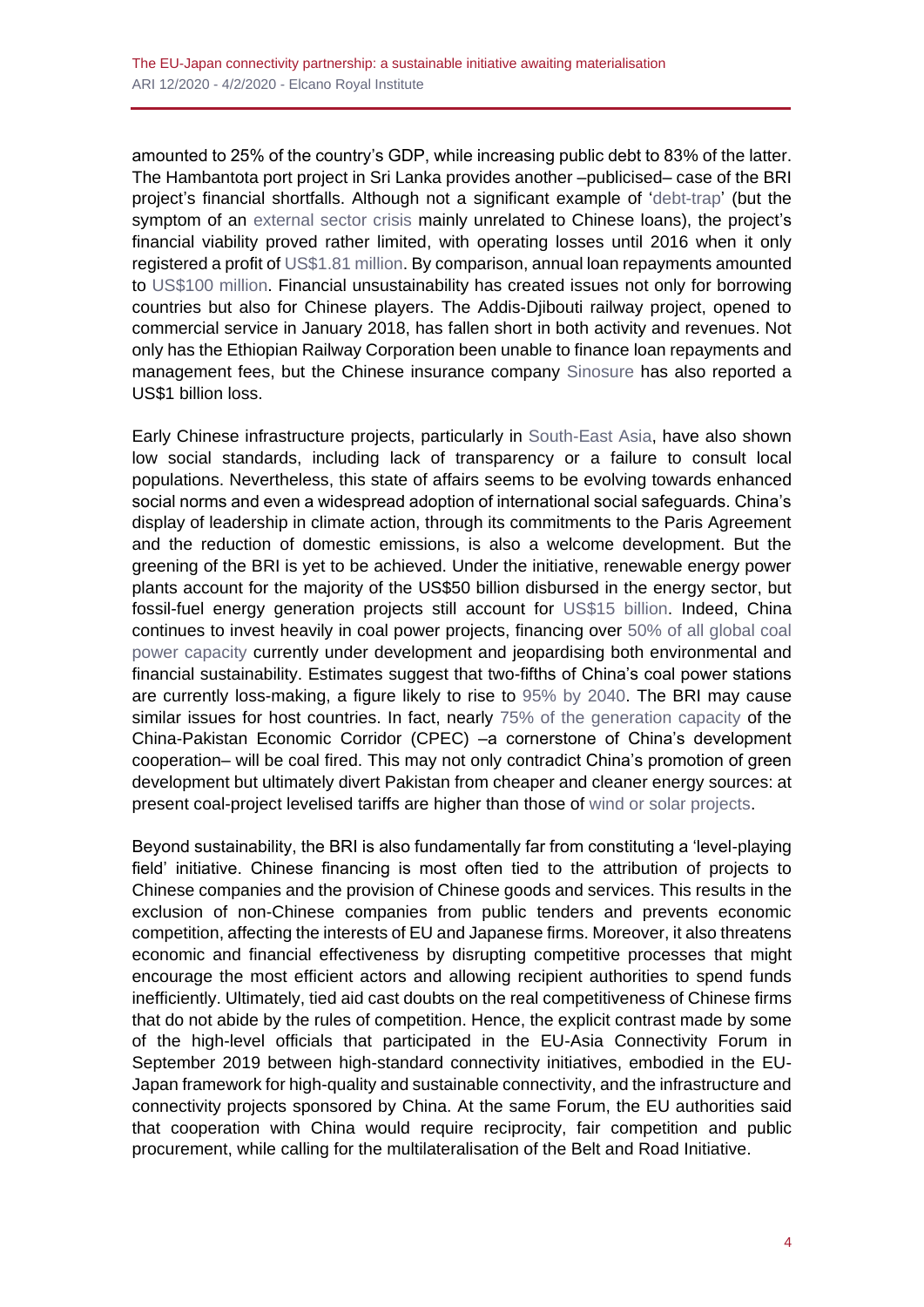Nevertheless, despite the positive normative and practical prospects of the EU-Japan Partnership, a significant implementation challenge remains to provide a real alternative to the BRI.

#### Expectations of implementation: securing financial commitment and inclusive cooperation

Achieving the full potential of the EU-Japan partnership would require moving from a normative approach to a concrete and effective implementation. This would mostly involve mobilising sufficient investment through cooperation with the private sector and other key public actors. Above all, the impact of the EU-Japan partnership would depend on the financial resources to be mobilised. Indeed, the volume of projects implemented on the basis of the principles that inspire the EU-Japan partnership on connectivity will be key in determining the initiative's capacity to influence other actors, such as China, at the normative level.

Hopefully, Japan has stood out as a particularly keen 'likeminded' country at the time to respond to the financial challenge posed by the enormous infrastructure demand of BRI countries, rapidly increasing the investments allocated to the Partnerships for Quality Infrastructure up to US\$200 billion. The latter encompass numerous projects such as the US\$3.7 billion port and power station in Matarbari, Bangladesh, and the over [US\\$10](http://www.realinstitutoelcano.org/wps/portal/rielcano_en/contenido?WCM_GLOBAL_CONTEXT=/elcano/elcano_in/zonas_in/ari34-2019-berkofsky-tokyos-free-and-open-indo-pacific-quality-infrastructure-defence-fore)  [billion Mumbai-Ahmedabad high-speed rail corridor.](http://www.realinstitutoelcano.org/wps/portal/rielcano_en/contenido?WCM_GLOBAL_CONTEXT=/elcano/elcano_in/zonas_in/ari34-2019-berkofsky-tokyos-free-and-open-indo-pacific-quality-infrastructure-defence-fore) The EU's financial engagement in Asia is also expected to rise, as it has already decided to devote €60 billion to its [EU-](https://www.reuters.com/article/us-eu-japan/in-counterweight-to-china-eu-japan-sign-deal-to-link-asia-idUSKBN1WC0U3)[Asia connectivity plan,](https://www.reuters.com/article/us-eu-japan/in-counterweight-to-china-eu-japan-sign-deal-to-link-asia-idUSKBN1WC0U3) as well as [€123 billion](http://isdp.eu/content/uploads/2018/12/Managing-Connectivity-Conflict-Print-V-wcover-1.pdf) in 2021-30 to the Asian region overall. Joint or coordinated future EU-Japan investments should benefit from the Memorandums of Understanding (MoU) signed between the European Investment Bank (EIB) and the Japan Bank for International Cooperation (JBIC), the Nippon Export and Investment Insurance (NEXI) and the Japanese International Cooperation Agency [\(JICA\)](https://www.eib.org/en/press/news/eib-expands-partnership-with-japan) aimed at extending loans for infrastructure projects in Asia, the Middle East and Africa. These could prove to be useful tools to ensure a sustained EU-Japan financial engagement with connectivity projects and offer a credible alternative to the anticipated [US\\$1](https://www.oecd.org/finance/Chinas-Belt-and-Road-Initiative-in-the-global-trade-investment-and-finance-landscape.pdf) trillion investment under the Belt and Road Initiative, including more than US\$160 billion in ASEAN countries and [US\\$12 billion](https://www.aei.org/china-global-investment-tracker/) in the Western Balkans (two strategic areas mentioned by the EU-Japan Partnership). By comparison, over 2015-20 period, EU support for infrastructure development in the Western Balkans was limited to a [US\\$1](https://www.eib.org/attachments/efs/infrastructure_investment_in_the_western_balkans_en.pdf) [billion grant,](https://www.eib.org/attachments/efs/infrastructure_investment_in_the_western_balkans_en.pdf) with an additional €5.5 billion associated loans under the Western Balkans [Investment Framework](https://www.ebrd.com/news/2019/ebrd-eu-and-bilateral-donors-step-up-support-for-infrastructure-projects.html) (WBIF).

However, mirroring the BRI does not imply an exclusive competition with the initiative, and the preference for likeminded countries does not preclude cooperation with China. Rather, cooperation with China on connectivity projects might prove to be an opportunity to enhance the institutional standards of the participating Chinese players and the normative standards of the BRI projects. EU officials seem particularly keen to overcome actual difficulties and achieve cooperation with Chinese partners in connectivity projects outside the EU, mainly due to the persisting gap in achieving related SDGs whose global implementation would require an annual US\$2.5 [trillion to US\\$3 trillion,](https://www.un.org/sustainabledevelopment/sg-finance-strategy/) far beyond the EU or Japan's own capacities. They also adhere to the rationale that the EU-Japan Partnership might pressure China to engage with the EU on third-country cooperation,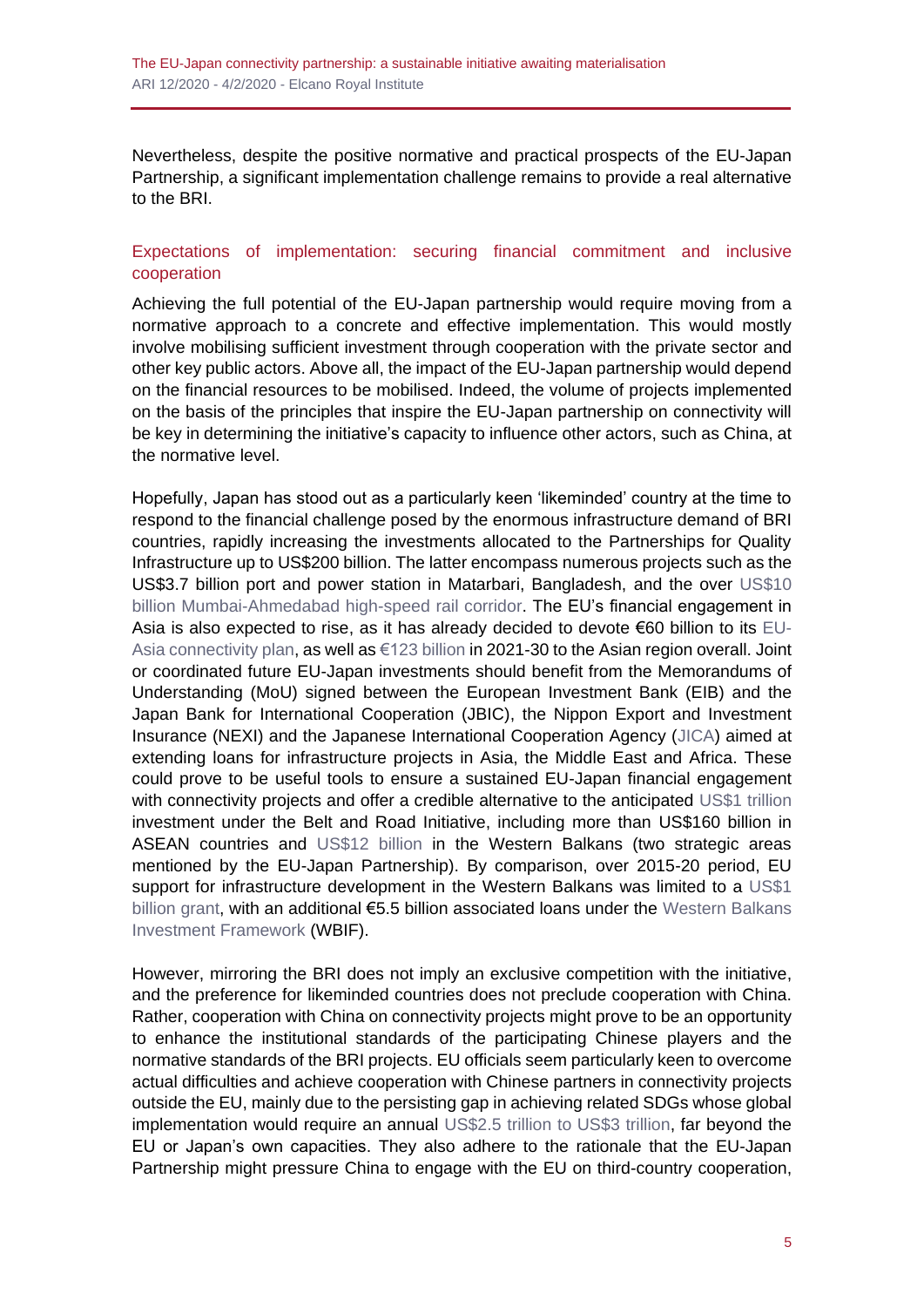not to be outcompeted by Japan. As reflected during the [Europe-Asia Connectivity](https://webcast.ec.europa.eu/eu-asia-connectivity-forum-27-09-19)  [Forum,](https://webcast.ec.europa.eu/eu-asia-connectivity-forum-27-09-19) they share the perception that EU and China –including SOE banks– are moving towards a growing consensus on sustainability; this holds true at the political level although it is yet to materialise into specific project cooperation.

There has indeed been a normative alignment of the Chinese authorities on the concept of 'high quality' and 'sustainable' connectivity, which became keywords during the Second [Belt and Road](http://www2.jiia.or.jp/en_commentary/201907/18-1.html) Forum in April 2019. In that same month, China's Ministry of Finance published a [Debt Sustainability Framework for Participating Countries of the](http://m.mof.gov.cn/czxw/201904/P020190425513990982189.pdf)  [BRI,](http://m.mof.gov.cn/czxw/201904/P020190425513990982189.pdf) referring to the IMF/World Bank own Debt Sustainability Framework for Low Income Countries and aiming at sustainable and inclusive growth. But it still remains far from clear whether the BRI would actually work as a multilateral initiative open to effective engagement with EU and Japanese players that could then have more leverage as regards the standards and quality of the BRI projects. The expectations surrounding the EU-Chinese bilateral Connectivity Platform have been short lived, and [Japan's](http://www.realinstitutoelcano.org/wps/portal/rielcano_en/contenido?WCM_GLOBAL_CONTEXT=/elcano/elcano_in/zonas_in/ari34-2019-berkofsky-tokyos-free-and-open-indo-pacific-quality-infrastructure-defence-fore)  [conditions to adhere to the BRI](http://www.realinstitutoelcano.org/wps/portal/rielcano_en/contenido?WCM_GLOBAL_CONTEXT=/elcano/elcano_in/zonas_in/ari34-2019-berkofsky-tokyos-free-and-open-indo-pacific-quality-infrastructure-defence-fore) –openness, transparency, economic sustainability and the ability of the developing countries involved to claim financial ownership over the projects in question– could prevent Sino-Japanese cooperation. The implementation of the [52 MOUs](https://www.mofa.go.jp/a_o/c_m1/cn/page3e_000958.html) signed following the Japan-China Forum on Third Country Business Cooperation Attention would prove to be a significant test for cooperation with China, as well as an opportunity to gather experience and share best and worst practices on cooperation with China between the EU and Japan.

EU-Japanese cooperation with China could also build on a shared interest in attracting private investment to connectivity projects. Multilateral Development Banks have repeatedly highlighted that private investment is essential to bridge the connectivity gap. China has already expressed its interest in 'encouraging greater co-operation between government and private capital'. There is indeed significant room for improvement as less than [10% of the BRI's](http://www.lse.ac.uk/ideas/Assets/Documents/reports/LSE-IDEAS-China-SEA-BRI.pdf) infrastructure-financing comes from private sources, well below the 20%-25% average in emerging markets. The EU-Japan Partnership explicitly addresses this issue as it aims to 'spur private investment' and the 'engagement of the private sector' to finance sustainable connectivity, while identifying the MoU between the EIB and the JICA as a useful tool for that purpose. Besides, within the Asian Development Bank, Japan is supporting private-led infrastructure projects including [public-private partnerships](https://www.adb.org/news/japan-canada-and-australia-provide-64-million-adb-s-ppp-preparation-facility) (PPP). Involving the private sector would not only fulfil a multistakeholder approach but also ensure a non-competitive framework of engagement with China. Multilateral institutions, including the ADB, the EBRD and the EIB, have repeatedly pointed out the scale of connectivity financing needs would preclude a competition dynamic with China. Nevertheless, China's loans-focused approach, in addition to heavily constraining third-country resources, might also prove more competitive, by limiting these countries' fiscal capacity to engage in alternative connectivity initiatives; this would not apply under a (private) investment-led approach.

Finally, ensuring the inclusiveness of the EU-Japan Partnership, especially towards China and the BRI, may very well be an added attraction and a condition to be genuinely endorsed by third countries. Indeed, South-East Asian officials have repeatedly professed their desire to participate in different connectivity initiatives, avoiding hegemonic and exclusive approaches to connectivity. Attractiveness would certainly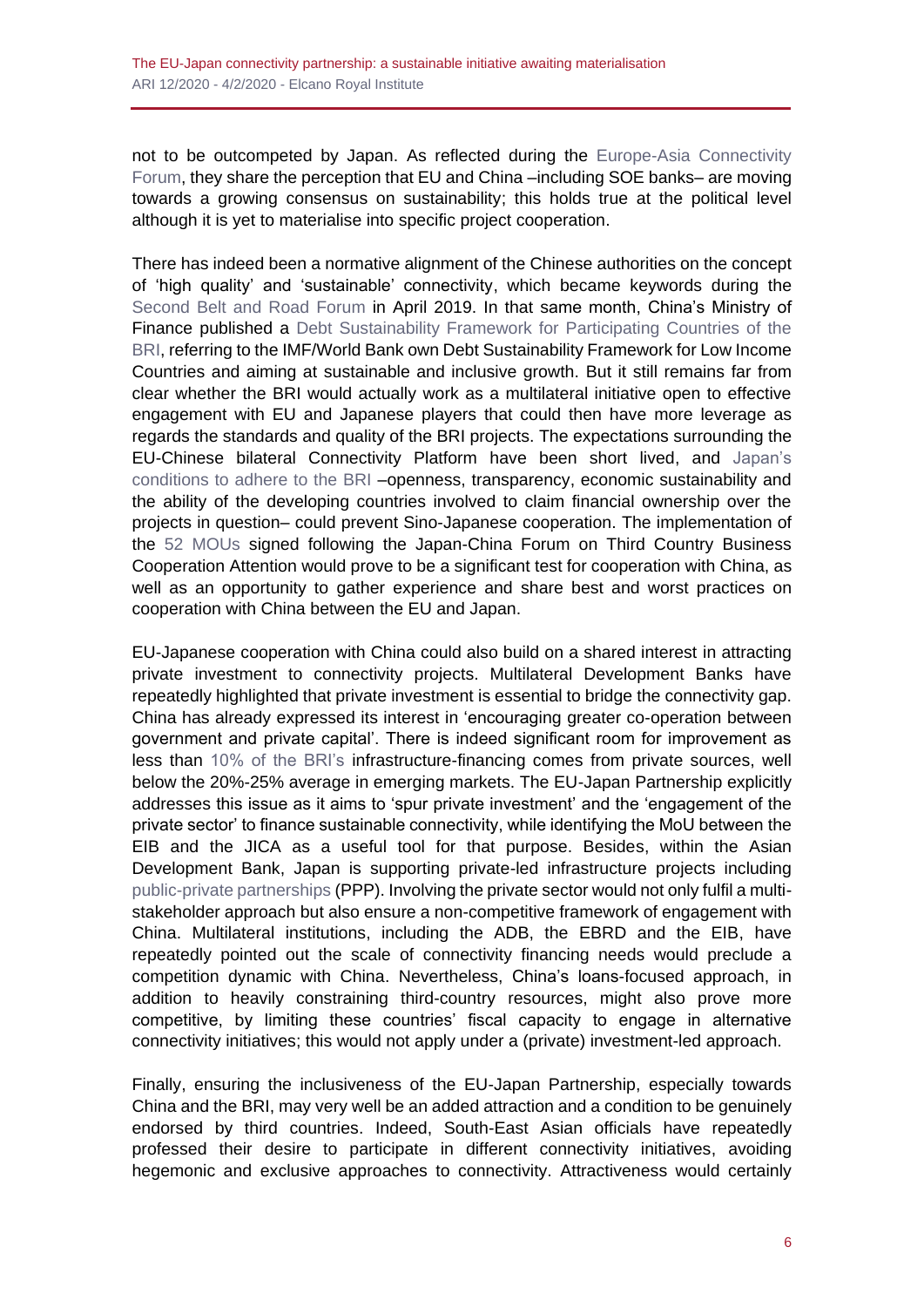depend on the financial resources provided by the EU and Japan, but also on effective promotion and branding, which could, in a certain way, be drawn from the BRI. There is a need to better communicate on EU and Japanese development assistance and to increase its visibility, especially in neighbouring and strategic regions, like the Balkans and South-East Asia. Hence the significance of platforms like the EU Connectivity Forum to reach potential partners and a broader audience. Reformed and evolved development practices might also make EU-Japanese cooperation more attractive and competitive. Japan has effectively reacted [to the loss of transport projects to China](https://www.researchgate.net/publication/326196587_Japan) by shortening and simplifying application procedures, reducing required government funding guarantees and reforming [JBIC regulations](https://www.jbic.go.jp/en/information/news/news-2016/0511-48128.html) to allow risky infrastructure investments.

Inclusiveness towards China and private actors would be facilitated if the EU and Japan were to reinforce, first, the cooperation between them and with other like-minded countries. As the EU and Japan aim to build synergies and coordinate their respective connectivity initiatives with third countries, they should focus on areas where they benefit from the greatest influence and strategic stakes, notably the Western Balkans, Africa and the Indo-Pacific. Japanese infrastructure investments are particularly high in South-East Asia and amounted to [US\\$230 billion](https://www.ispionline.it/sites/default/files/pubblicazioni/indo-pacific_web.def_.pdf#page=97) from 2000 to 2017. Japan has also been particularly reactive to Chinese engagement and growing influence in the Mekong area. Likewise, the EU and EU member states are significant players in Africa, the Balkans and Latin America. The EU-Japan Partnership might not only benefit from a clear and focused strategic orientation, rather than from all-out global engagement, but also from each partner's experience and historical engagement in particular areas, potentially calling for a subsidiarity-like approach.

EU and Japanese cooperation could learn from, if not extend to, connectivity cooperation between Japan and India, especially the [Asia-Africa Growth Corridor](http://isdp.eu/content/uploads/2018/12/Managing-Connectivity-Conflict-Print-V-wcover-1.pdf) (AAGC) that endorsed the concept of 'quality infrastructure'. This would build on shared interests and perspectives on connectivity as well as on a common promotion of a rule-based multilateral order. Trilateral cooperation could start through strategic high-level dialogue, followed by the mobilisation of public and private financial resources, eventually extending beyond connectivity to encompass security cooperation in the Indo-Pacific, which would benefit the [EU's credibility](http://www.realinstitutoelcano.org/wps/portal/rielcano_en/contenido?WCM_GLOBAL_CONTEXT=/elcano/elcano_in/zonas_in/ari34-2019-berkofsky-tokyos-free-and-open-indo-pacific-quality-infrastructure-defence-fore) as a global foreign and security actor. There is also room for cooperation between local governments through city-pairing initiatives and sharing experiences in sustainable urban planning and urban governance. Finally, the EU's particular institutional structure would also call for coordination within EU countries themselves, optimising each country's relative assets, although this might also call for certain political compromises. As for engaging in Africa or Latin America, this would require taking advantage of France and Spain's historical economic and political ties, while sectoral expertise, such as the Dutch development of port and hinterland connectivity infrastructure, might echo India's connectivity agenda.

## **Conclusions**

#### A turning point for leadership in multilateralism

The EU-Japan Partnership on Sustainable Connectivity and Quality Infrastructure opens up a new stage for bilateral cooperation, further strengthening the shared commitment to a multilateral and rules-based international order. It offers an accurate response to the